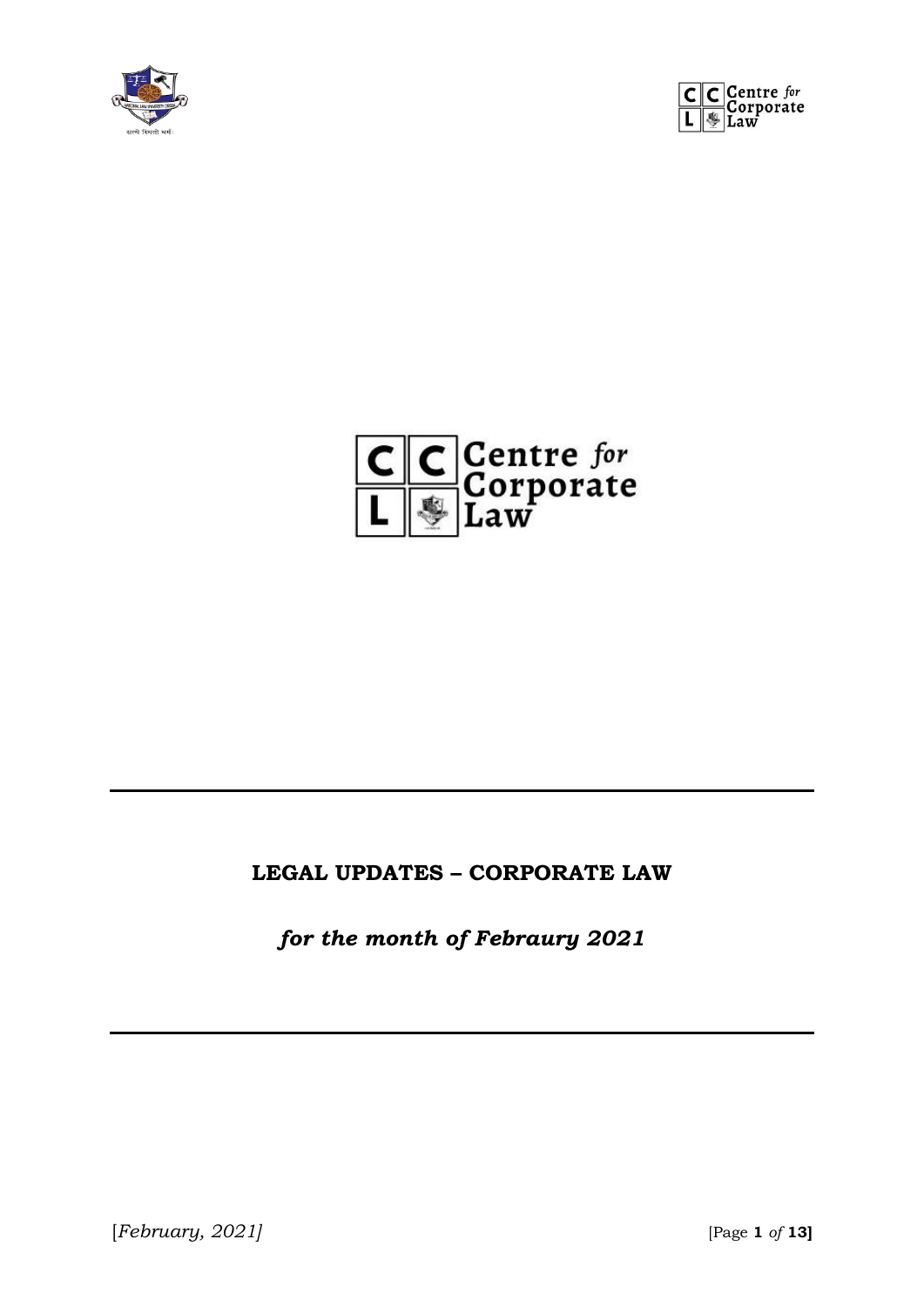

**IBBI**

#### **NOTIFICATIONS & CIRCULARS**

## **1. Circular for providing a copy of application under the Code to the Board (***2nd Feb***)**

Providing copy of application to the Board, is mandated under Rule 9 of the Insolvency and Bankruptcy (Application to Adjudicating Authority for Insolvency Resolution Process for Personal Guarantors to Corporate Debtors) Rules, 2019 and for the sake of convenience the Board has made available a facility on its website along with a step-by step guide for submission of the application.

(Circular available [here\)](https://ibbi.gov.in/uploads/legalframwork/8d38ca4dc37264636b22daa2a3c637ba.pdf)

#### **CASES**

# **1. Phoenix Arc Pvt. Ltd. vs. Spade Financial Services Limited & Ors. [Civil Appeal No. 2842 of 2020 with Civil Appeal No. 3063 of 2020] (***1st Feb***)**

The first proviso to Section 21(2) states that financial creditors who are related parties of the corporate debtor shall not have any right of representation in the committee of creditors. The Hon'ble Supreme Court has ruled that those financial creditors that cease to be related parties, in order to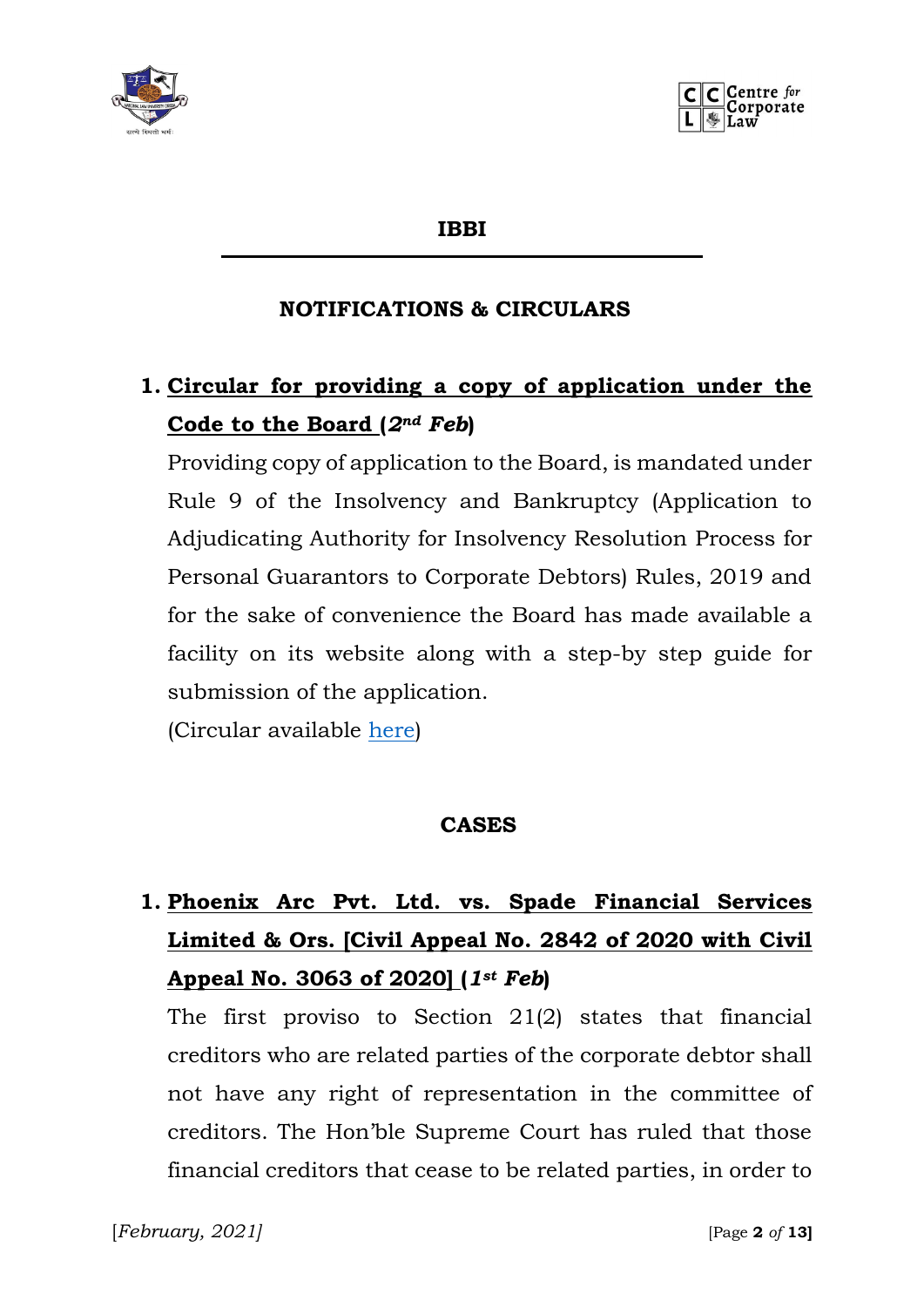



circumvent the exclusion under the first proviso to Section 21(2), would also be considered as being covered by the exclusion thereunder. Excluding only those financial creditors that are related parties *in praesenti* would render the proviso redundant, as then a related party financial creditor can devise a mechanism to remove its label of 'related party' before the Corporate Debtor undergoes CIRP, so as to be able to enter the CoC and influence its decision making at the cost of other financial creditors.

(Order available [here\)](https://ibbi.gov.in/uploads/order/a05b0fb37f6ba33290c7e0bfc690cf75.pdf)

## **2. Phoenix Arc Pvt. Ltd. vs. Ketulbhai Ramubhai Patel [Civil Appeal No. 5146 of 2019] (***3rd Feb***)**

The Hon'ble Supreme Court ruled that a pledge agreement executed where only security was created by the corporate debtor in favor of Lender-Assignor and there is no liability to repay the loan taken by the borrower, would be classified as a secured debt and not a financial debt.

(Order available [here\)](https://ibbi.gov.in/uploads/whatsnew/f067fc7305343567fae58a8c819cb650.pdf)

### **3. Ramesh Kymal vs. M/s Siemens Gamesa Renewable Power Pvt. Ltd. [Civil Appeal No. 4050 of 2020] (***9th Feb***)**

The Hon'ble Supreme Court affirms the decision of the NCLAT and rules that Section 10A of the Insolvency and Bankruptcy Code stipulates that no application for initiating the CIRP of a corporate debtor shall be filed for a period of six months or such further period not exceeding one year from 25 March 2020. Further Section 10A does not require the Adjudicating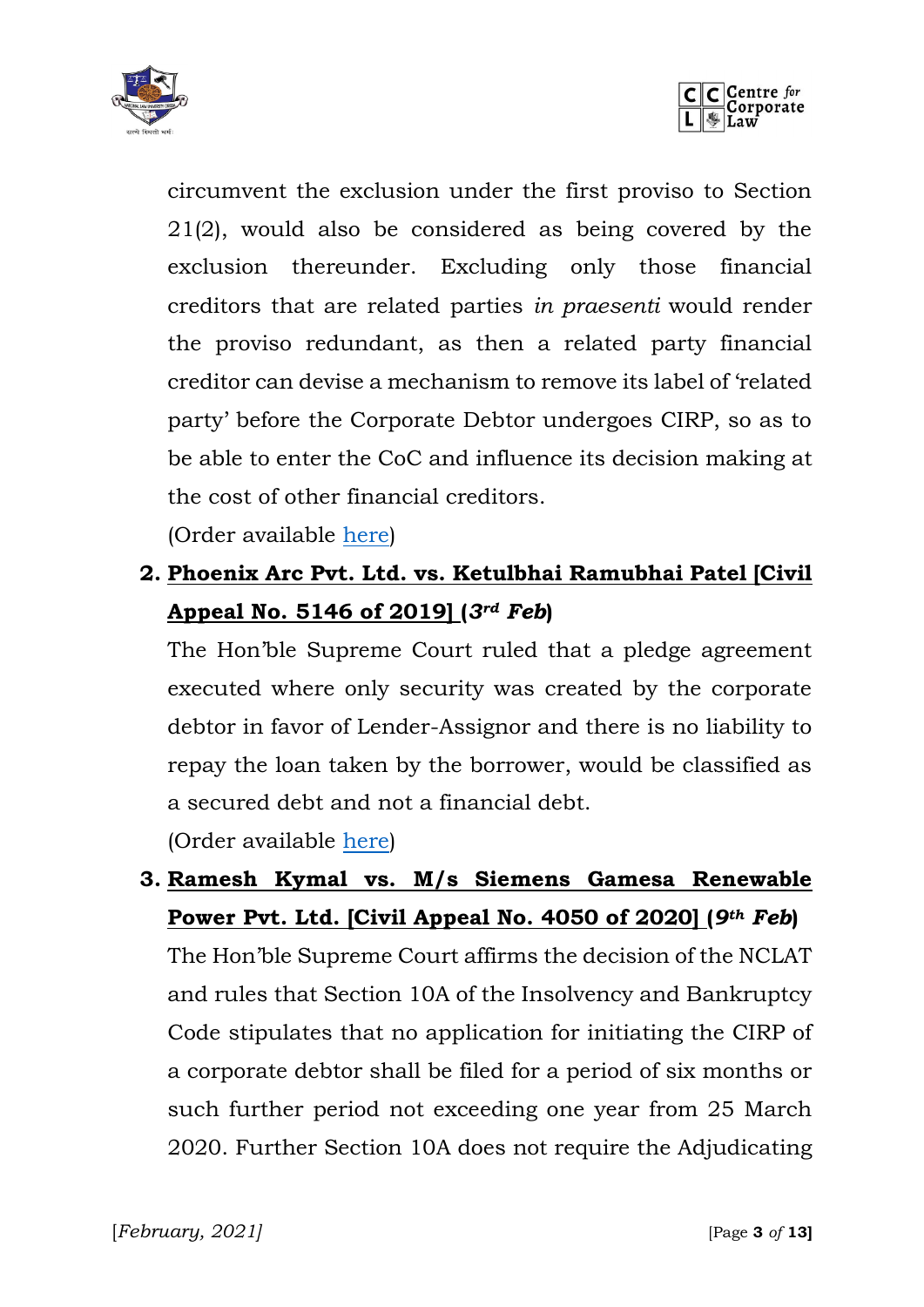



Authority to launch an enquiry into whether the financial health of the corporate debtor was affected by the onset of the Covid-19 pandemic.

(Order available [here\)](https://ibbi.gov.in/uploads/order/568ecfc7b8571937c62966a67b653aaf.pdf)

### **4. Kolkata Municipal Corporation and another vs. Union of India and others [WPA No. 977 of 2020] (***29th Jan***)**

The Hon'ble High Court of Calcutta ruled that a wrongful exercise of available jurisdiction would not be sufficient to invoke the High Court's jurisdiction under Article 226 of the Constitution, however, the ground of absence of jurisdiction could trigger such invocation. Further, in the absence of any successful challenge against the claims of a statutory authority, the same attains finality fastening a liability upon the Corporate Debtor, bringing it within the purview of "operational debt".

(Order available [here\)](https://ibbi.gov.in/uploads/order/1bb33d4403be2e92c13e552848f22bb3.pdf)

### **5. Adish Jain S/o Mohinder Jain vs. Sumit Bansal [Company Appeal (AT) (Insolvency) No. 379 of 2020] (***3rd Feb***)**

The Hon'ble NCLAT, New Delhi ruled that there is no express provision for 'Review' in the NCLAT Rules, 2016 and the power of review is not an inherent power and has to be granted by statute.

(Order available [here\)](https://ibbi.gov.in/uploads/order/697c25557a00e9a2776d0922d8c6de22.pdf)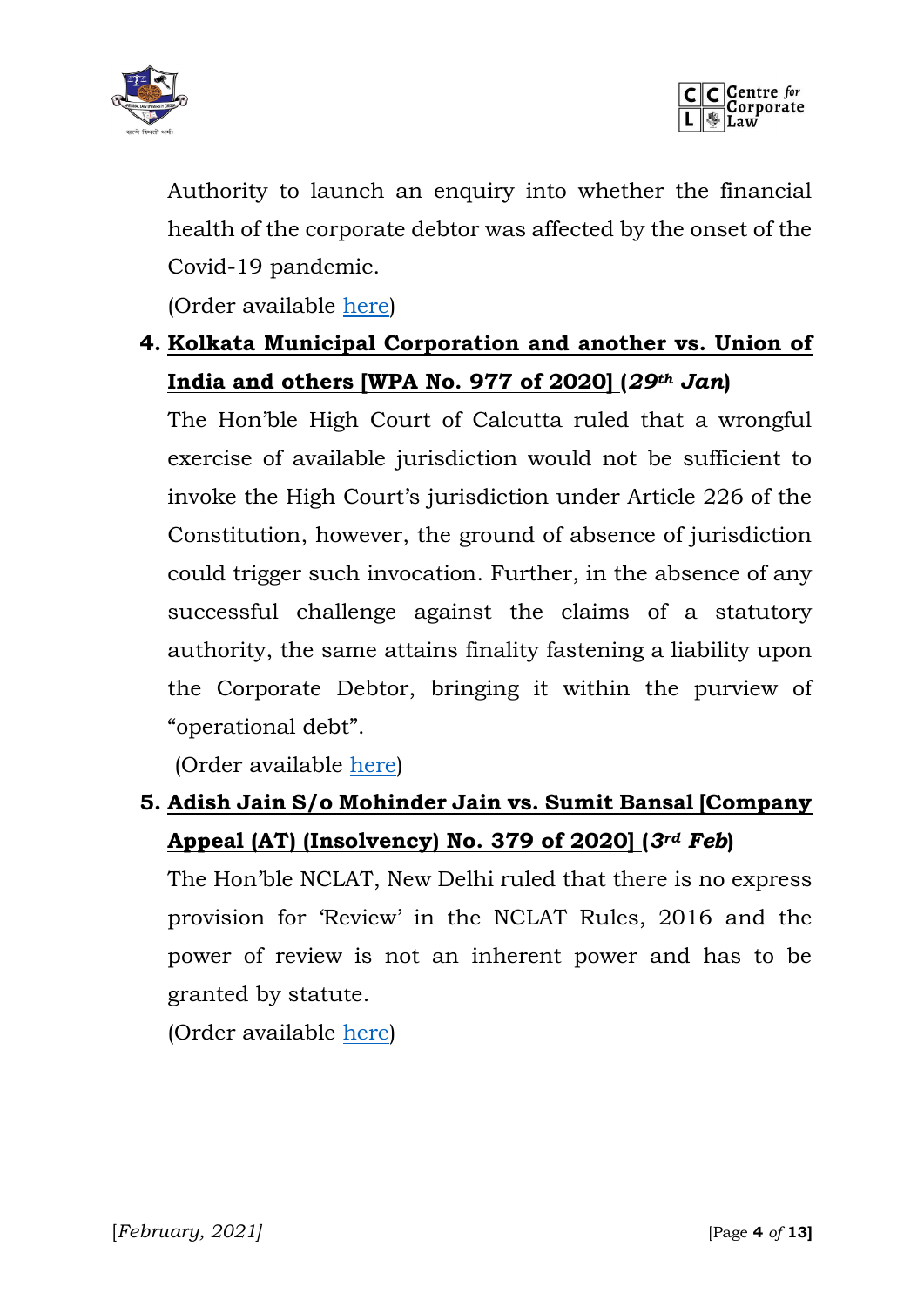



# **6. Mr. Avil Menezes RP of AMW Auto Component Ltd. vs. M/s Shah Coal Pvt. Ltd. [Company Appeal (AT) (Insolvency) No. 63 of 2021] (***3rd Feb***)**

The Hon'ble NCLAT, New Delhi ruled that the Resolution Professional, not being the aggrieved party, has no locus standi to prefer an appeal against the decision of the Adjudicating Authority to include a claim as a 'Financial debt'. Resolution Professional is a part of the Corporate Insolvency Resolution Process mechanism and is only supposed to collate the claims which implies comparison with the record and verification, he is not vested with any adjudicatory powers and all actions taken by him are subject to control of the Adjudicating Authority.

(Order available [here\)](https://ibbi.gov.in/uploads/order/41a77214df700b3c0e3a9993ba709475.pdf)

## **7. Ashok Agarwal vs. Amitex Polymers Private Limited [Company Appeal (AT) (Insolvency) No. 608 of 2020] (5th** *Feb***)**

The Hon'ble NCLAT, New Delhi ruled that going by the definition under Section 3(10) of The Insolvency and Bankruptcy Code 2016 which defines 'Creditor', 'Decree Holder' cannot be excluded to file an Application under the Code.

(Order available [here\)](https://nclat.nic.in/Useradmin/upload/975684716601e411aa226a.pdf)

# **8. Tuf Metallurgical Private Limited vs. Impex Metal & Ferro Alloys Limited & Ors [CA (AT) (Ins) No. 190 of 2020] (***3rd Feb***)**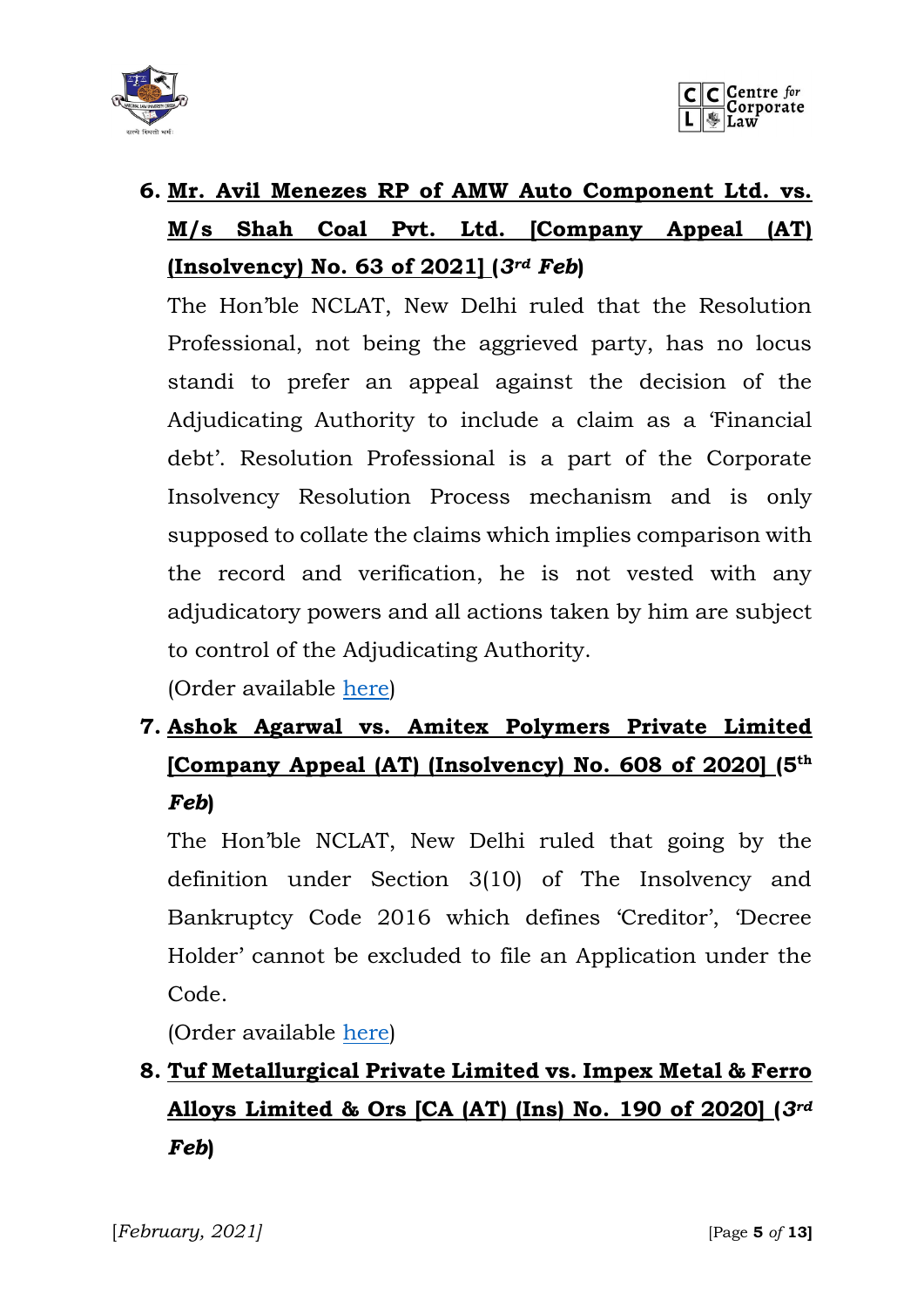



The Hon'ble NCLAT, New Delhi ruled that advance payments for supply of goods received by the Corporate Debtor cannot be treated as an interim finance rather, it would have to be treated as CIRP costs.

(Order available [here\)](https://ibbi.gov.in/uploads/order/ceb875e84a9871a055f9ad5bceb52d02.pdf)

### **9. Om Prakash Agrawal vs. Chief Commissioner of Income Tax (TDS) & Anr. [CA (AT) (Ins) No. 624 of 2020] (***8th Feb***)**

The Hon'ble NCLAT, New Delhi ruled that TDS under Section 194 Income Tax Act, 1961, is an advance capital gain tax, recovered through transferee on priority with other creditors of the company, hence, is inconsistent with the provision of Section 53 (1)(e) of the Insolvency and Bankruptcy Code and by virtue of Section 238 of the Code, the provision of Section 53(1)(e) shall have overriding effect.

(Order available [here\)](https://ibbi.gov.in/uploads/order/ebb949a712ff8e5fd90f8d6b25222b77.pdf)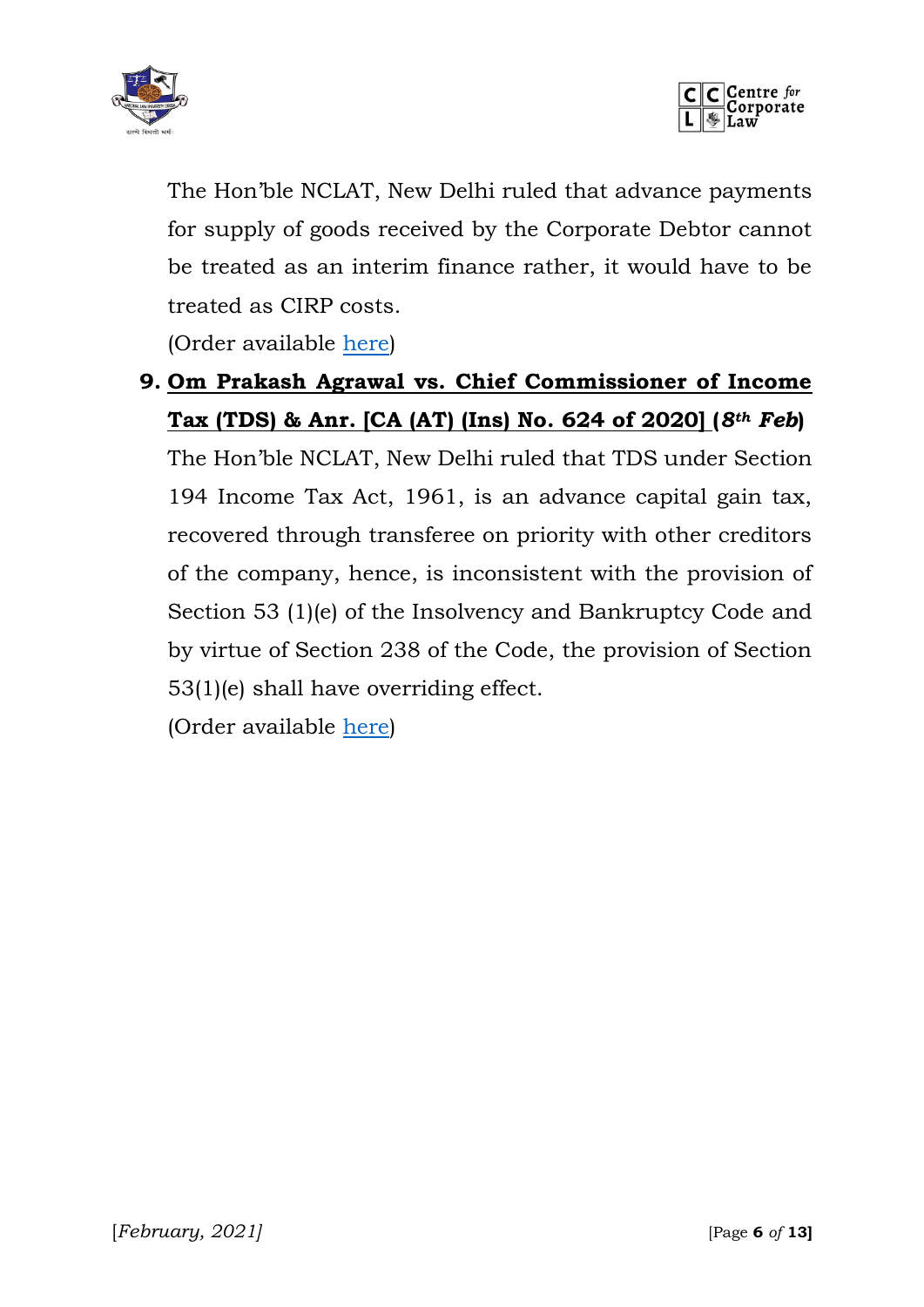



**SEBI**

#### **ORDERS**

## **1. Inter Globe Aviation settles with SEBI paying a fine worth 2.1 crores** *(9th Feb)*

The airline paid SEBI a settlement penalty worth Rs. 2.1 crores to settle a complaint by Rakesh Gangawal, co-founder and Director, InterGlobe Aviations Limited. Mr. Gangawal's complaints alleged several violations concerning corporate governance norms, related party transactions, misrepresentation in red herring prospectus, etc.

(Settlement Order available [here\)](https://www.sebi.gov.in/enforcement/orders/feb-2021/setlement-order-in-the-matter-of-integlobe-aviation-limited_49067.html)

## **2. SEBI imposes penalty of 1 crore on National Stock Exchange** *(10th Feb)*

SEBI issued penalty of 1 crore against National Stock Exchange India Limited and Rupees 25 lakh each on its former chiefs Ravi Narain and Chitra Ramakrishnan in the matter of NSE Co-listing where NSE was held liable for failing to ensure a level playing field for trading members subscribing to its tick-by-tick (TBT) data feed.

National Stock Exchange was held in violation of the provisions of SECC Regulations in letter and spirit. Further, Ravi Narain and Chitra Ramakrishnan were held vicariously liable for the acts committed by NSE.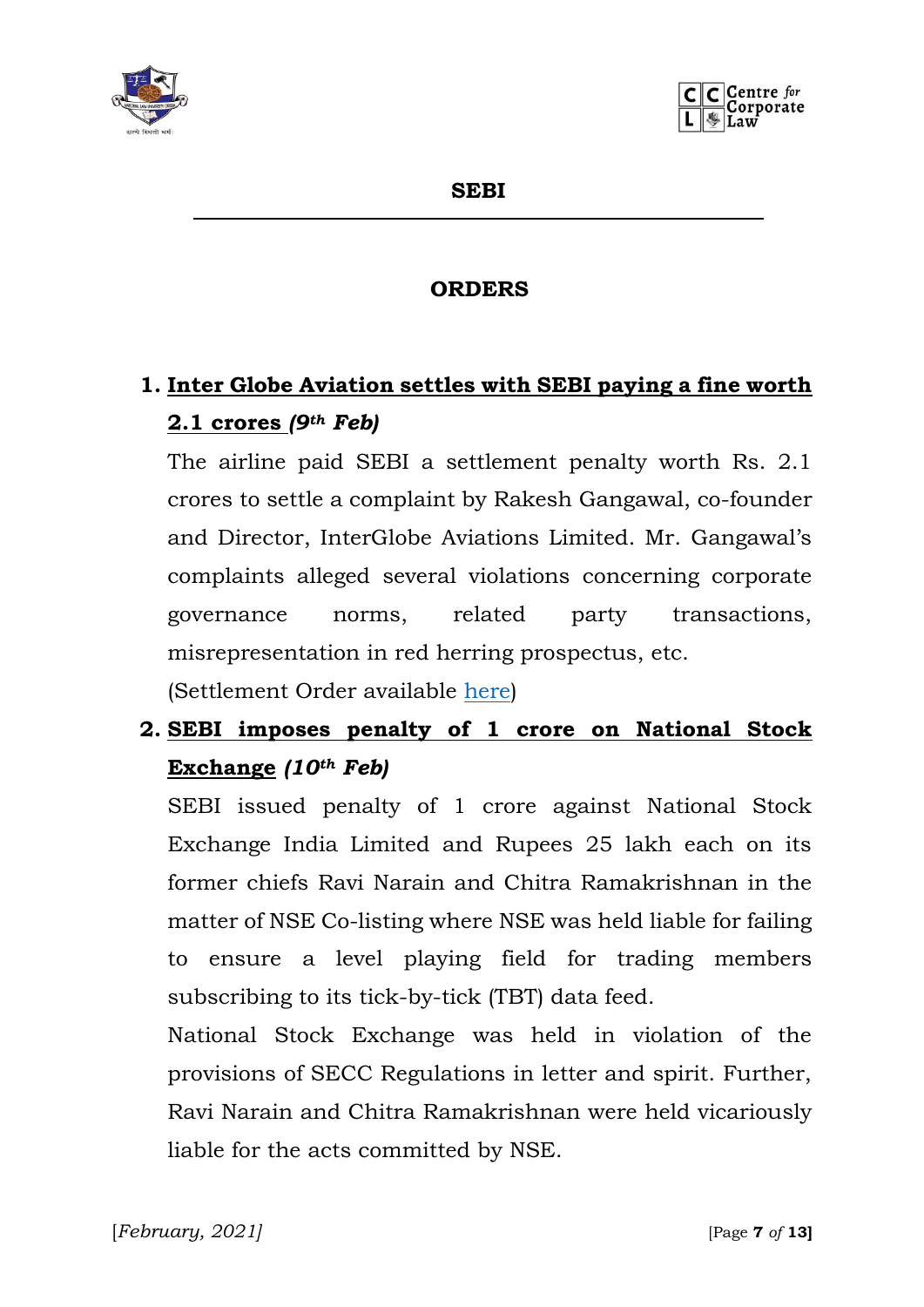



(Order available [here\)](https://www.sebi.gov.in/enforcement/orders/feb-2021/adjudication-order-in-respect-of-three-entities-in-the-matter-of-nse-co-location_49079.html)

#### **REGULATIONS**

## **3. Amendment to SEBI (Mutual Funds) Regulations, 1996**  *(4th Feb)*

In exercise of the powers conferred to SEBI by Section 30 read with clause (c) of sub-section (2) of section 11 of the Securities and Exchange Board Act, 1992, new regulations came into force by amending the SEBI (Mutual Funds) Regulations, 1996. The amended regulations are called SEBI (Mutual Funds) (Amendment) Regulations, 2021. The amended regulations will come into force 30 days from the date of publication.

(Regulation available [here\)](https://www.sebi.gov.in/legal/regulations/feb-2021/securities-and-exchange-board-of-india-mutual-funds-amendment-regulations-2021_49020.html)

#### **MASTER CIRCULAR**

#### **1. SEBI's Master Circular for Depositories** *(5th Feb)*

Superseding its previous Master Circular dated October 25, 2019, SEBI issued a fresh Master Circular for Depositories. The Circular consists of four sections. Beneficial Owner Accounts, Depository Participants Related, Issuer related and Depositories Related.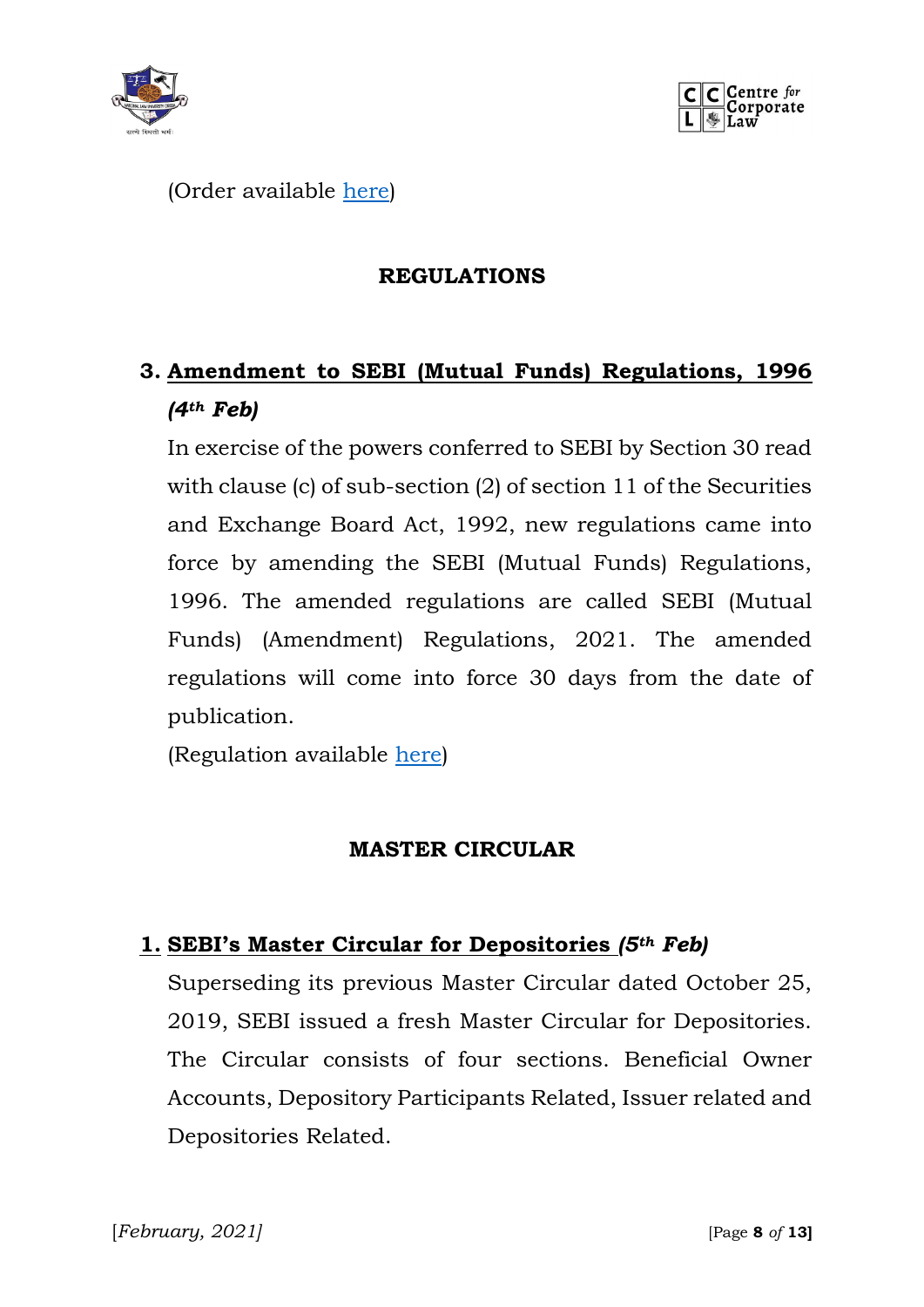



(Master Circular available [here\)](https://www.sebi.gov.in/legal/master-circulars/feb-2021/master-circular-for-depositories_49029.html)

#### **CIRCULAR**

## **1. Revised disclosure formats under Regulation 7 of SEBI (PIT) Regulations, 2015** *(9th Feb)*

In exercise of its powers under Section 11(1) of the SEBI Act read with Regulations 4(3) and 11 of the SEBI (Prohibition of Insider Trading) Regulations, SEBI revised disclosure formats under Regulation 7 of SEBI (Prohibition of Insider Trading) Regulations, 2015, to protect the interests of investors in securities and to promote the development and regulation of the securities market.

(Circular available [here\)](https://www.sebi.gov.in/legal/circulars/feb-2021/revised-disclosure-formats-under-regulation-7-of-sebi-prohibition-of-insider-trading-regulations-2015_49068.html)

### **2. Setting up of Limited Purpose Clearing Corporation by Asset Management Companies** *(2nd Feb)*

Exercising its powers conferred by Section 11(1) of the SEBI Act, 1992, read with provisions of regulations 77 of SEBI (Mutual Funds) Regulations, 1996, SEBI has decided hat Asset Management Companies shall contribute Rs. 150 crores towards the setting up of Limited Purpose Clearing Corporation (LPCC).

This was earlier recommended by the Working Group constituted by the Mutual Fund Advisory Committee (MFAC) of SEBI. This was recommended for the clearing and settling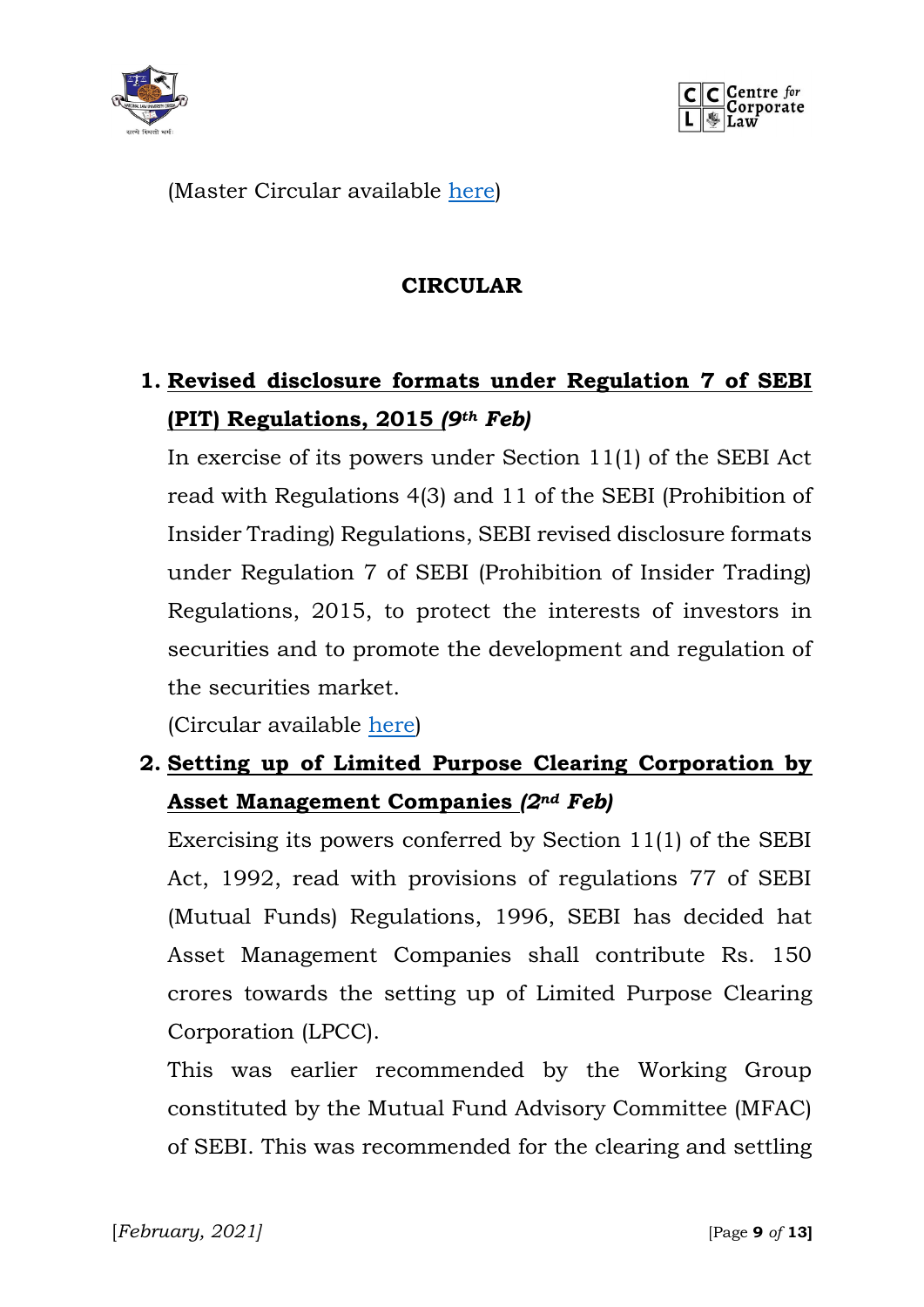



of repo transactions in corporate debt securities. The Committee felt that the mutual funds would be natural beneficiaries of such clearing corporation.

(Circular available [here\)](https://www.sebi.gov.in/legal/circulars/feb-2021/setting-up-of-limited-purpose-clearing-corporation-lpcc-by-asset-management-companies-amcs-of-mutual-funds_48982.html)

### **3. SEBI's Revised Framework for Innovation Sandbox** *(2nd Feb)*

Exercising its powers conferred under Section 11(1) of the SEBI Act, 1992 and Section 19 of the Depositories Act, 1992, SEBI issued a revised framework for Innovation Sandbox.

The concept of "Innovation Sandbox" was recommended by SEBI to facilitate market related data and test environment to Financial Technology firms to test innovations effectively before its introduction to live environment. The revised framework aims to create new opportunities in the securities market and to make existing services investor friendly and inclusive.

(Circular available [here\)](https://www.sebi.gov.in/legal/circulars/feb-2021/revised-framework-for-innovation-sandbox_48983.html)

## **4. Pre-expiry Margin on Commodities under Alternate Risk Management Framework** *(23rd Feb)*

In exercise of its powers conferred under Section 11(1) of the Securities and Exchange Board of India Act, 1992, SEBI issued norms related to Pre-Expiry Margin on Commodities under Alternate Risk Management and Framework, to protect the interests of investors in securities and to promote the development of and to regulate the securities market. (Circular available [here\)](https://www.sebi.gov.in/legal/circulars/feb-2021/pre-expiry-margin-on-commodities-under-alternate-risk-management-framework_49229.html)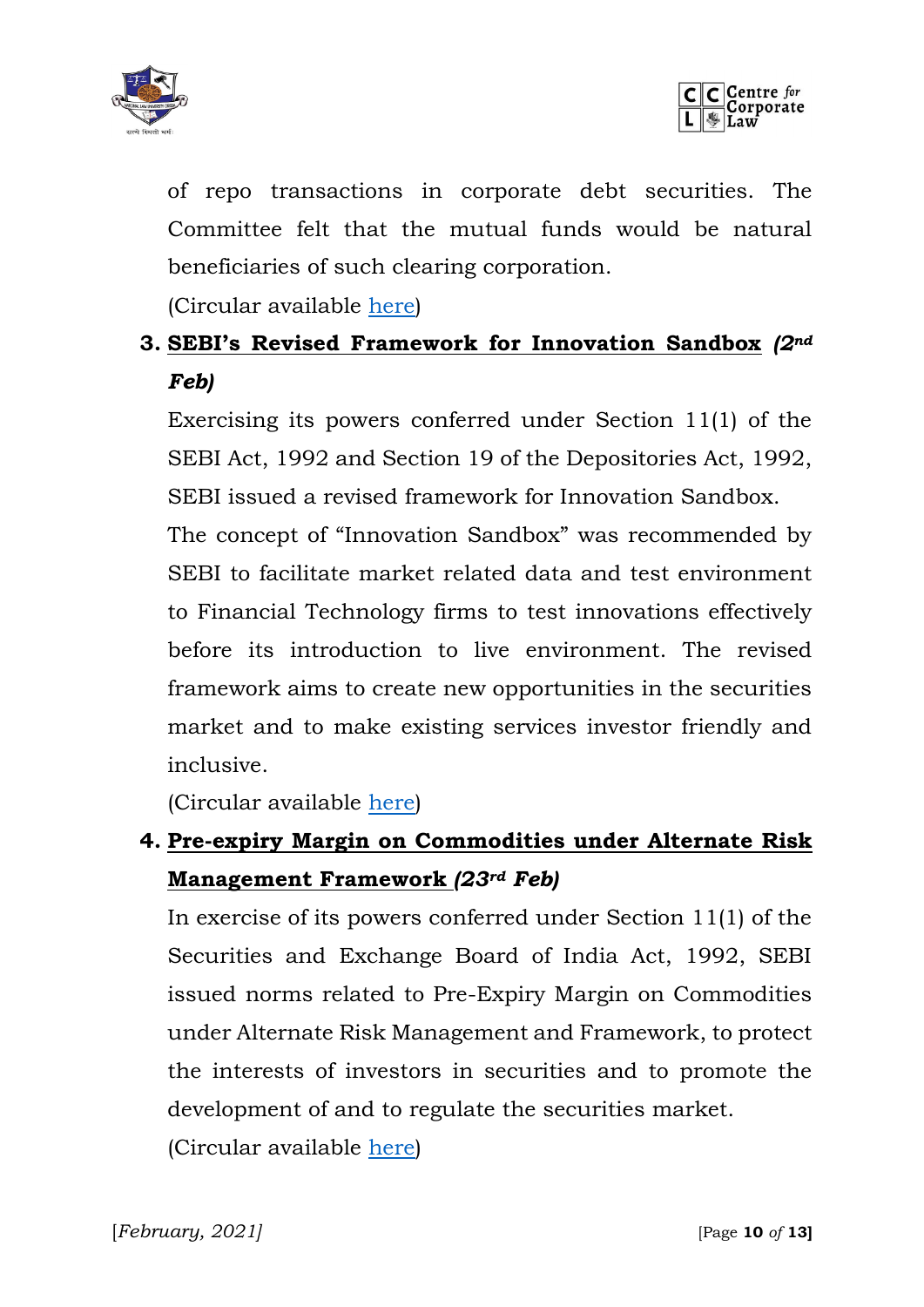

#### **MCA**

#### **RULES**

**1. Companies (Compromises, Arrangements and Amalgamations) Amendment Rules, 2021** *(1st Feb)*

This notification amended the **Rule 25** of the Companies (Compromises, Arrangements and Amalgamations) Rules, 2016 by introducing a new sub-rule 1A.

(Notification available [here\)](http://www.mca.gov.in/Ministry/pdf/AmalgamationsAmndtRules_02022021.pdf)

## **2. The Companies (Incorporation) Second Amendment Rules, 2021** *(1st Feb)*

The notification amended a few provisions of the Companies (Incorporation) Rules, 2014. This includes an amendment to Rule 3 where the MCA eased norms around setting up of One Person Company by reducing the residency limit of NRIs from 182 to 120 days. Further, certain threshold limits under Rule 7 were omitted.

(Notification available [here\)](http://www.mca.gov.in/Ministry/pdf/CompaniesSecondAmndtRules_16022021.pdf)

### **3. The Companies (Specification of Definitions Details) Amendment Rules, 2021** *(1st Feb)*

MCA amended the definition of Small Company by making changes into the threshold limits. The newer limits are paid up capital of 2 crores and turnover of 20 crores.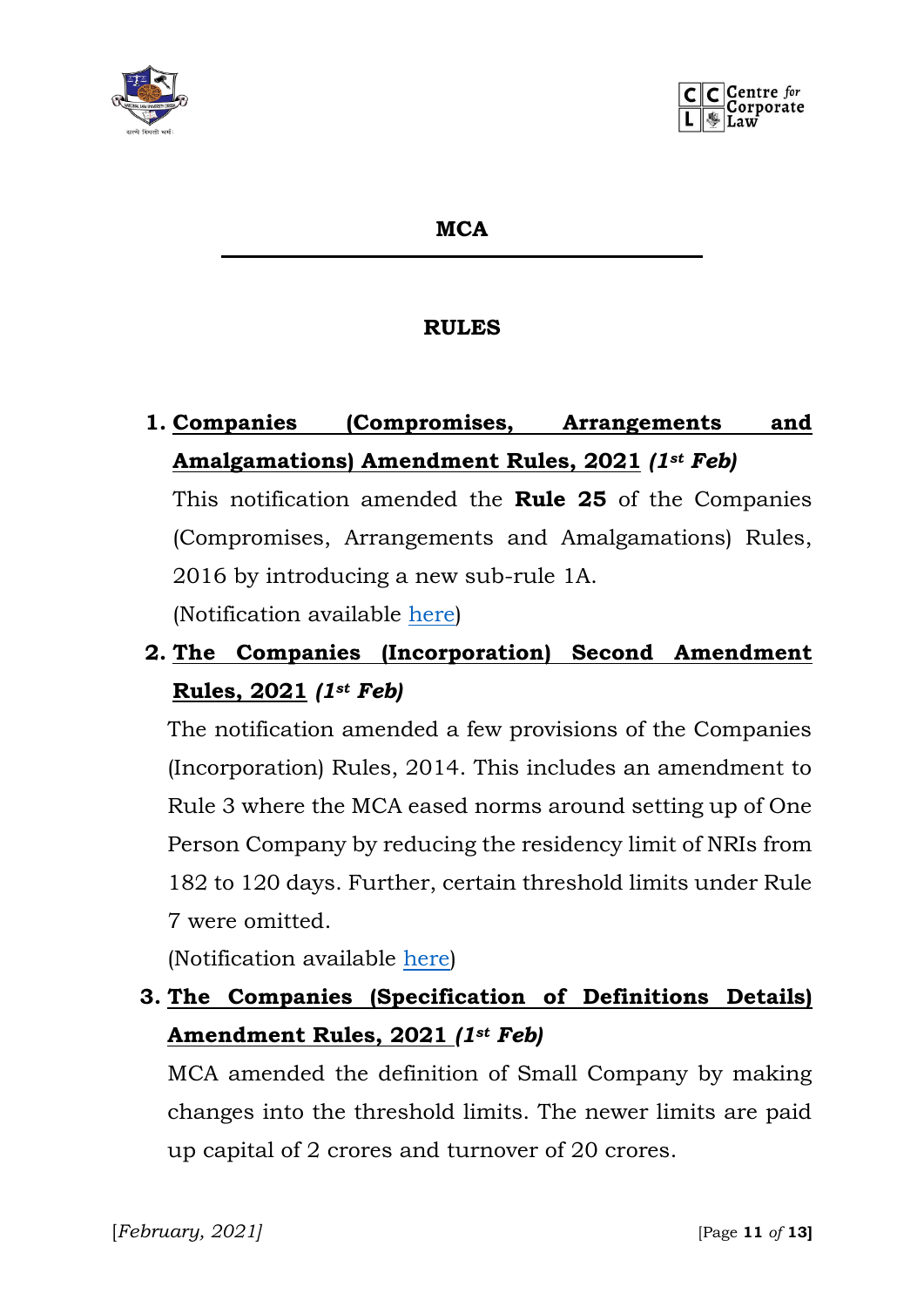



(Notification available [here\)](http://www.mca.gov.in/Ministry/pdf/SpecificationAmndtRules_02022021.pdf)

#### **4. The Producer Companies Rules, 2021** *(11th Feb)*

The Ministry of Corporate Affairs (MCA) vide its notification dated 11th February, 2021 in the suppression of Producer Companies (General Reserve) Rules, 2003 notified the Producer Companies Rules, 2021. New rules defines the term 'co-operative society' for the purpose of this rule and also the Change of place of registered office from one State to another of Producer Companies and Investment of general reserves of Producer Companies.

(Notification available [here\)](http://www.mca.gov.in/Ministry/pdf/ProducerCompaniesRules_16022021.pdf)

**5. The Companies (Share Capital and Debentures) Amendment Rules, 2021** *(11th Feb)*

The MCA amended the Companies (Share Capital and Debentures) Rules, 2014. This brings forth a new Rule 12A notifying the time period for issue of share capital under Section 62 to be not less than seven days for acceptance from the date of the offer

(Notification available [here\)](http://www.mca.gov.in/Ministry/pdf/CompaniesShareCapitalDebenturesRules_16022021.pdf)

## **6. The Companies (Specification of definitions details) Second Amendment Rules, 2021 (***19th Feb***)**

The MCA amended the definition of listed companies. Pursuant to the amendment brought out by the Companies (Amendment) Act, 2020 in Section 2(52) of the Companies Act, 2013 i.e., Definition of Listed Company, the Ministry of Corporate Affairs has inserted Rule 2A in the Companies